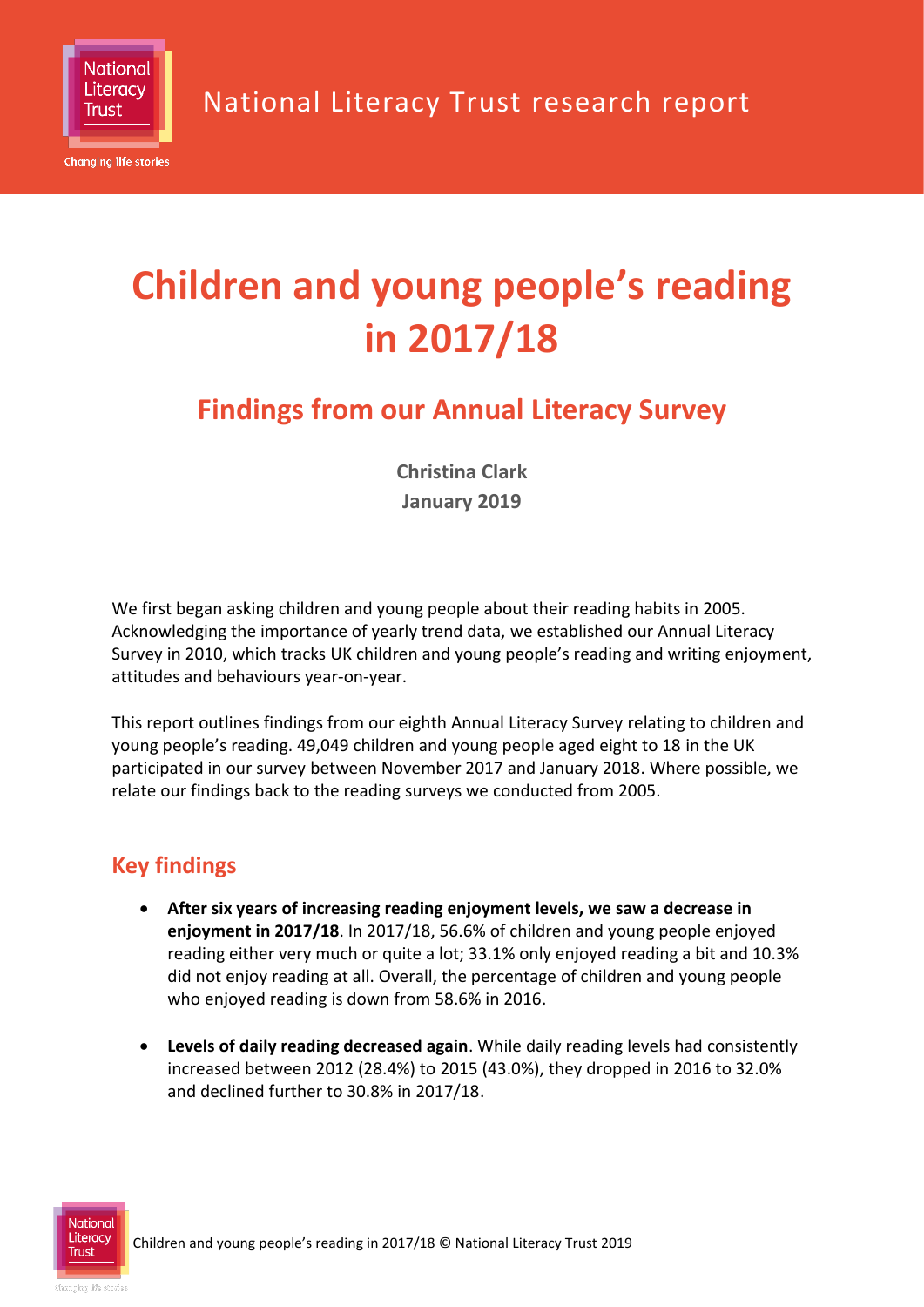- **Overall, reading engagement has declined gradually over the past four years**. Children and young people's reading engagement (their enjoyment of reading, reading frequency and attitudes towards reading) has steadily fallen from 14.03 out of 19 in 2013 to 12.47 out of 19 in 2017/18.
- **Children and young people are slightly more likely to read more formats in print than digitally.** In 2017/18 we asked children and young people to indicate whether they read seven formats either in print or digitally. Poems, non-fiction, comics, magazines and fiction are still predominantly read in print format, though a sizeable percentage also read these formats digitally. By contrast, the news and song lyrics, in particular, are mostly read on screen. On average, children read 2.95 print formats outside school at least once a month compared with 2.12 formats on screen.
- **Children and young people generally thought positively about reading in 2017/18**. For example, 83.0% agreed that reading will help them learn more and 54.1% agreed that there are lots of things they want to read. However, only 41.1% agreed that reading is cool, and a sizeable percentage agree that they cannot find things to read that interest them (33.7%) or that they read only when they have to (30.0%).
- **Children and young people who enjoy reading and read daily are more likely to read above the level expected for their age.** In 2017/18 we had reading skill data for 1,098 pupils aged 11 to 15. Children and young people who enjoy reading are five times more likely to read above the level expected for their age compared with their peers who don't enjoy reading (17.0% vs. 3.5%). Similarly, children and young people who read daily in their free time are four times more likely to read above the expected level for their age compared with their peers who don't read daily (22.3% vs. 5.7%).

# **Levels of reading enjoyment decreased in 2017/18 for the first time in six years**

Raising levels of reading enjoyment across the UK is a central part of our programme and policy work. Our annual survey therefore contains a question that assesses how much children and young people enjoy reading.

Our data from 2017/18 show that nearly 1 in 4 children or young people enjoyed reading very much, while almost 1 in 3 enjoyed reading quite a lot (see Figure 1). This means that nearly 3 in 5 said that they enjoy reading either very much or quite a lot, using a combination of responses to compare trends over time (see below). Only 1 child in 10 said that they don't enjoy reading at all.

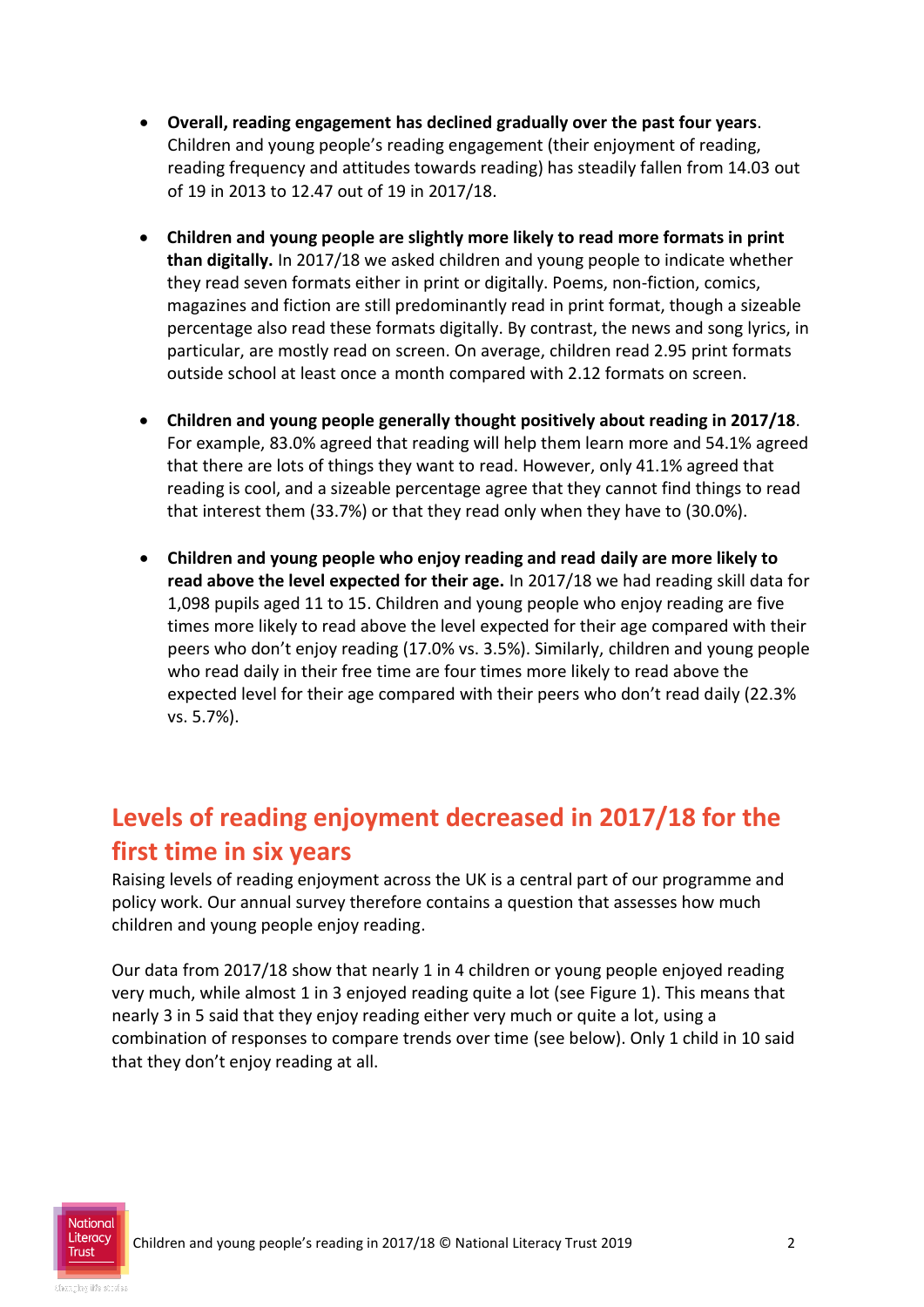



As can be seen in Figure 2, children and young people's levels of reading enjoyment decreased between 2016 and 2017/18; the first decrease in six years. This follows a year when we recorded the highest levels of enjoyment since we first starting surveying children and young people in 2005.



**Figure 2: Percentage of children and young people who enjoy reading either very much or quite a lot in 2005 to 2017/18**

Who enjoyed reading in 2017/18? Figure 3 shows that more girls than boys said that they enjoy reading either very much or quite a lot. There are also differences by age, with nearly twice as many children aged 8 to 11 as those aged 14 to 16 saying that they enjoy reading.

Last year we reported that the enjoyment gap between those who receive free school meals (FSM) and those who don't closed in 2016, with an identical percentage of FSM and non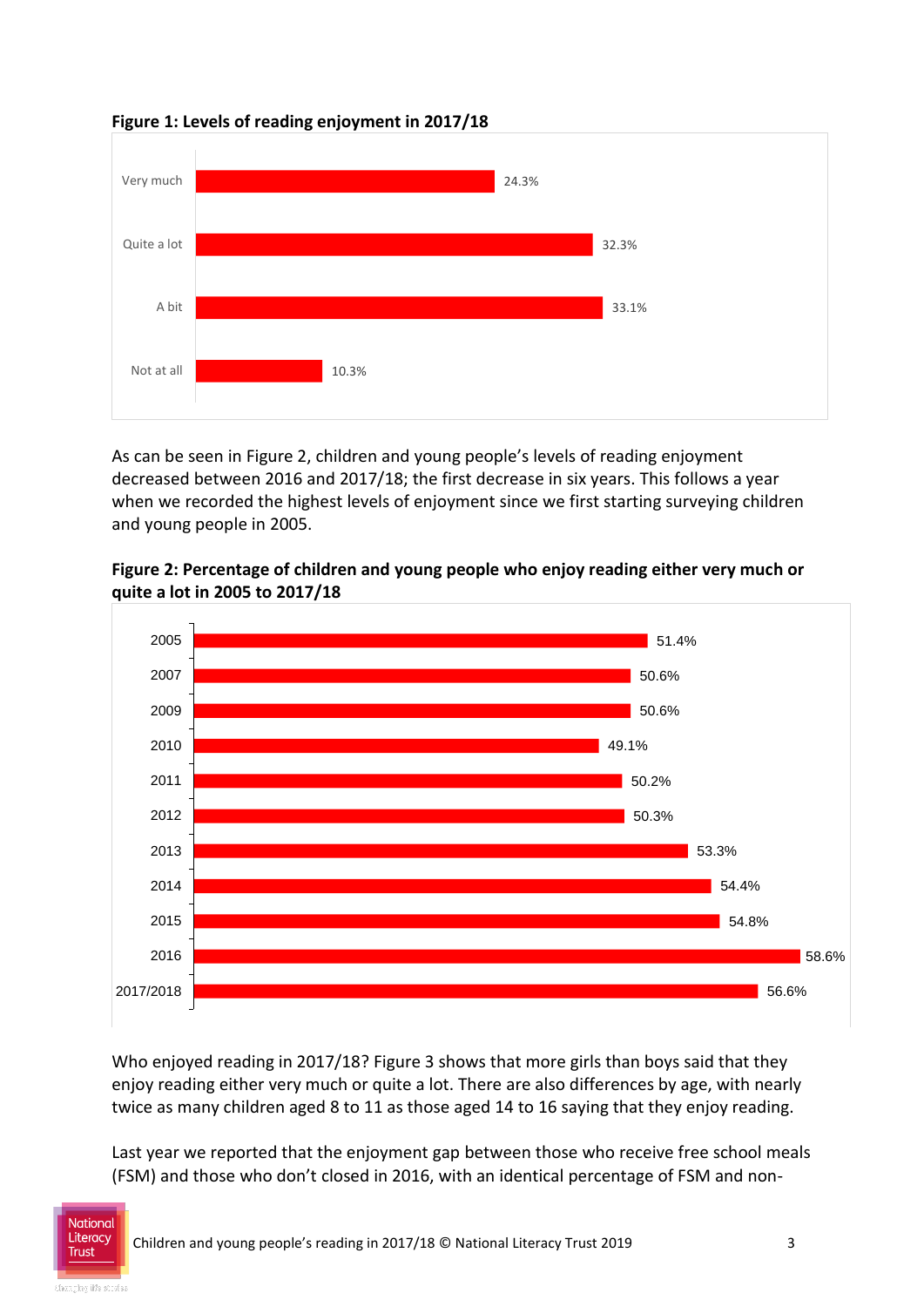FSM pupils saying that they enjoy reading. This year, that gap opened up again, with more non-FSM than FSM pupils saying that they enjoy reading.

Finally, fewer pupils from white ethnic backgrounds said that they enjoy reading compared with pupils from other ethnic backgrounds. Pupils from Asian backgrounds are most likely to say that they enjoy reading.



**Figure 3: Enjoying reading either very much or quite a lot in 2017/18 – demographic breakdown** 

Table 1 overleaf shows levels of reading enjoyment by demographic background over time between 2005 and 2017/18.

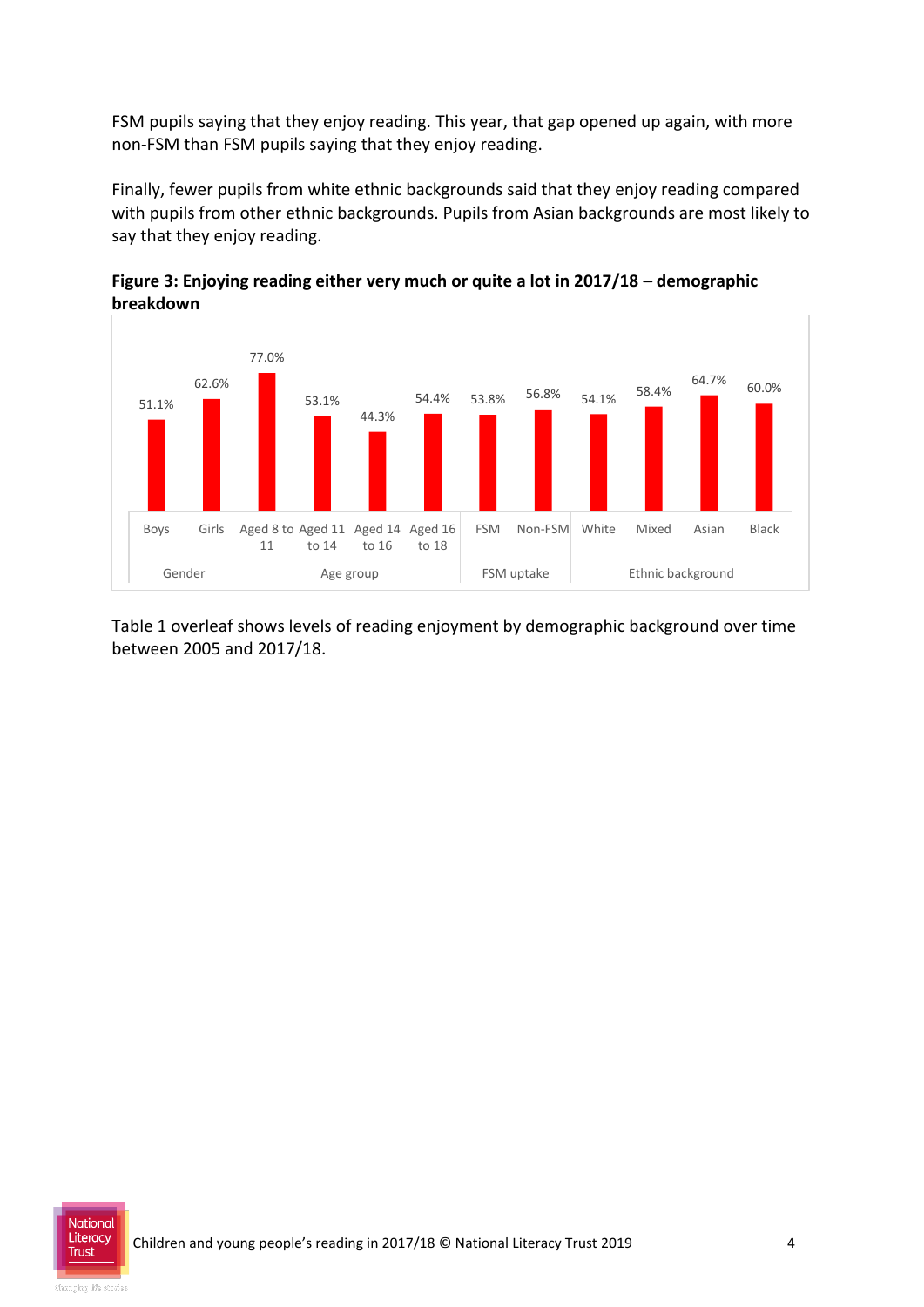|         | <b>Boys</b> | <b>Girls</b> | Aged 8 to<br>11 | Aged 11<br>to 14 | Aged 14<br>to 16 | <b>FSM</b> | Non-FSM | White | <b>Mixed</b>             | Asian | <b>Black</b> |
|---------|-------------|--------------|-----------------|------------------|------------------|------------|---------|-------|--------------------------|-------|--------------|
| 2005    | 46.1%       | 56.8%        | 67.5%           | 44.3%            | 32.0%            | 46.5%      | 50.2%   |       | $\overline{\phantom{a}}$ |       |              |
| 2010    | 42.3%       | 55.4%        | 68.1%           | 45.8%            | 32.5%            | 44.1%      | 49.7%   | 48.3% | 55.4%                    | 55.1% | 54.9%        |
| 2011    | 43.7%       | 56.7%        | 73.0%           | 47.2%            | 34.4%            | 45.3%      | 50.8%   | 49.4% | 56.8%                    | 58.2% | 60.7%        |
| 2012    | 43.9%       | 56.8%        | 64.0%           | 45.5%            | 36.3%            | 47.7%      | 50.7%   | 49.5% | 54.9%                    | 56.5% | 53.9%        |
| 2013    | 47.1%       | 59.8%        | 65.8%           | 49.5%            | 36.7%            | 49.6%      | 53.9%   | 53.5% | 57.4%                    | 59.1% | 49.7%        |
| 2014    | 47.2%       | 61.6%        | 65.6%           | 50.3%            | 43.4%            | 50.4%      | 54.9%   | 53.6% | 60.6%                    | 61.1% | 59.8%        |
| 2015    | 47.8%       | 61.2%        | 72.6%           | 51.7%            | 40.2%            | 53.4%      | 55.1%   | 53.9% | 58.3%                    | 61.4% | 59.9%        |
| 2016    | 52.4%       | 64.9%        | 77.6%           | 55.2%            | 43.8%            | 58.3%      | 58.3%   | 54.5% | 59.6%                    | 64.8% | 59.5%        |
| 2017/18 | 51.1%       | 62.6%        | 77.0%           | 53.1%            | 44.3%            | 53.8%      | 56.3%   | 54.1% | 58.4%                    | 64.7% | 60.0%        |

**Table 1: Enjoying reading either very much or quite a lot by demographic breakdown between 2005 and 2017/18**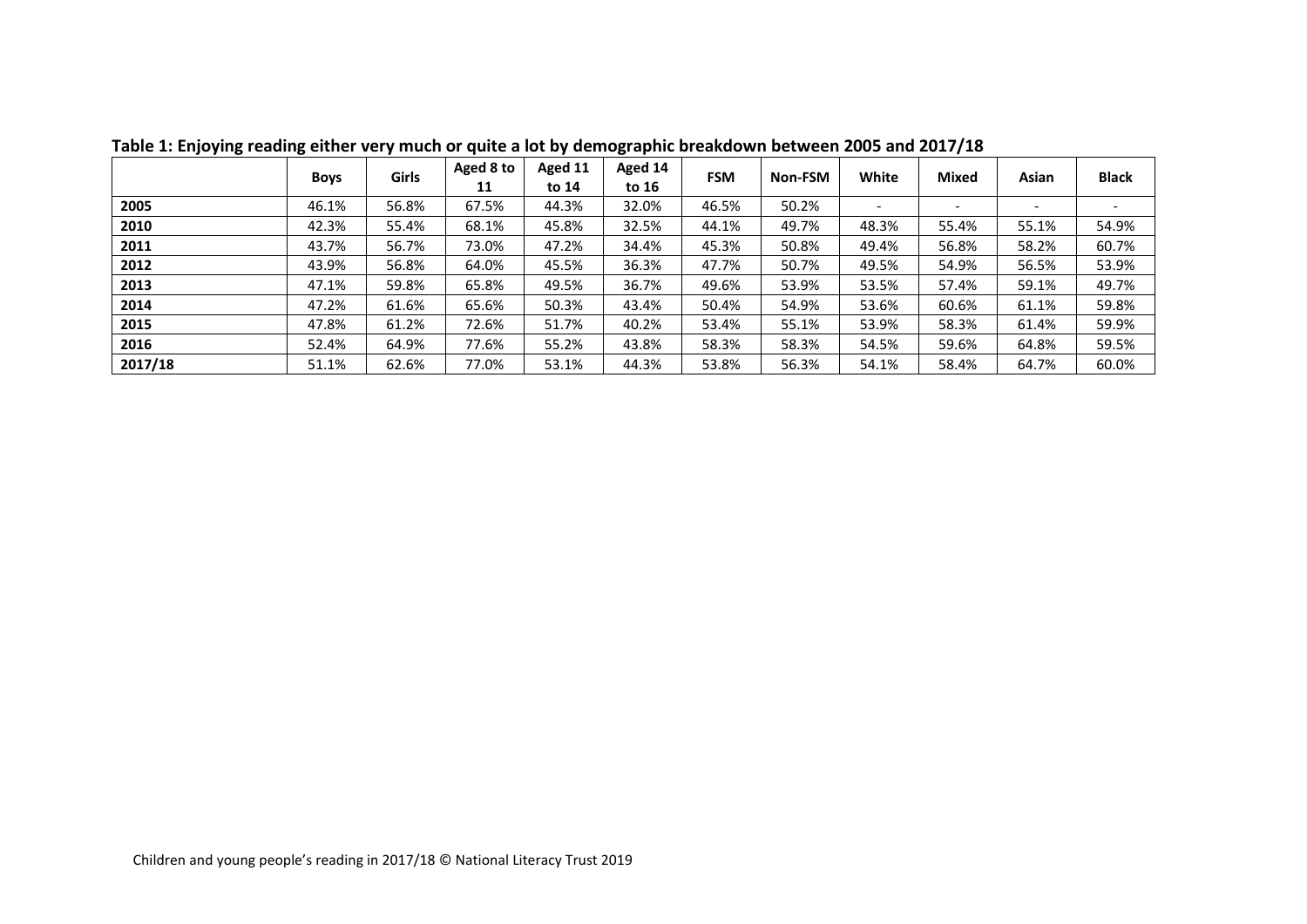# **Levels of daily reading continue to decline**

In 2017/18, nearly 3 in 10 children and young people said that they read something in their free time every day (see Figure 4). A further 1 in 4 said that they read something a few times a week. However, 1 in 6 rarely read in their free time, and 1 in 13 said that they never read.



**Figure 4: Levels of frequency with which children and young people read outside class in 2017/18**

The percentage of children and young people who say that they read outside class on a daily basis has continued to decline over the past year (Figure 5), dropping by 1.2 percentage points from 32.0% in 2016 to 30.8% in 2017/18.





Who reads daily outside class in 2017/18? As can be seen in Figure 6, more girls than boys said that they read daily outside class. There are also differences by age, with twice as many children aged 8 to 11 as those aged 14 to 16 saying that they read daily in their free time. More non-FSM pupils than FSM pupils say that they read daily, and pupils from white and Black ethnic backgrounds are least likely to say that they read every day in their free time.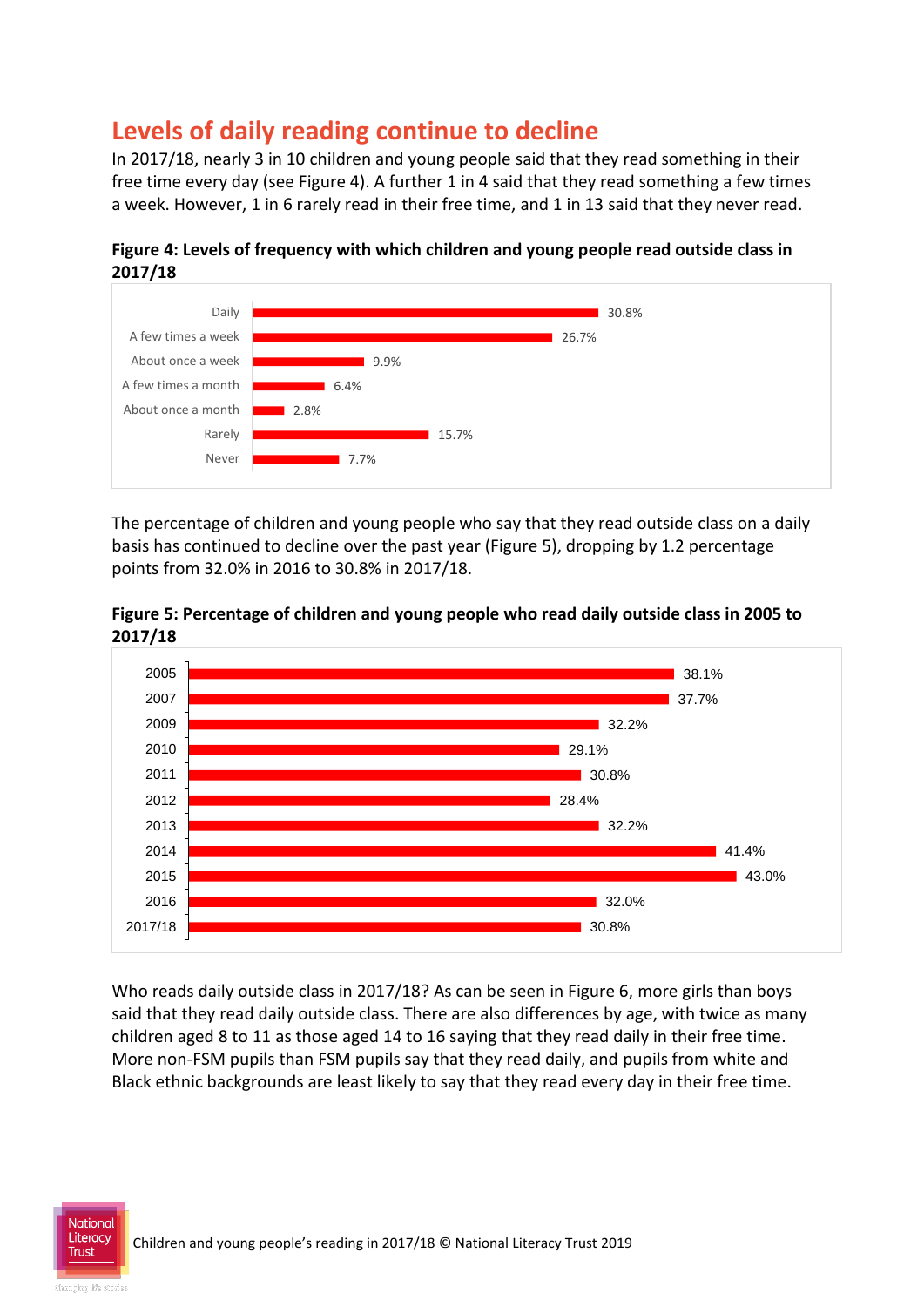

**Figure 6: Percentage of children and young people who read daily outside class in 2017/18 – demographic background**

Table 2 (overleaf) outlines the percentage of children and young people who read daily outside class broken down by demographic background

# **Reading engagement**

So far, we have looked at the trends over time for reading enjoyment and daily reading. In addition to this, we thought it might be interesting to explore how children and young people's engagement with reading as a whole has changed over time.

To this end, we constructed a variable that summed the responses across several of our reading variables that have been asked since 2014, with positive responses being allocated higher scores (for a total of 19 scores). The components summed are reading enjoyment (max score of 4), reading frequency (max score of 7) and four reading attitudes: 'I only read when I have to', 'reading is cool', 'I cannot find things to read that interest me' and 'if I am a good reader then I will get a better job when I grow up' (max score of 8).

Figure 7 looks at the average reading engagement scores since 2013 and shows that children and young people's engagement has gradually been declining.



**Figure 7: Average (mean) reading engagement score (out of 19) between 2013 and 2017/18**

National **Trust**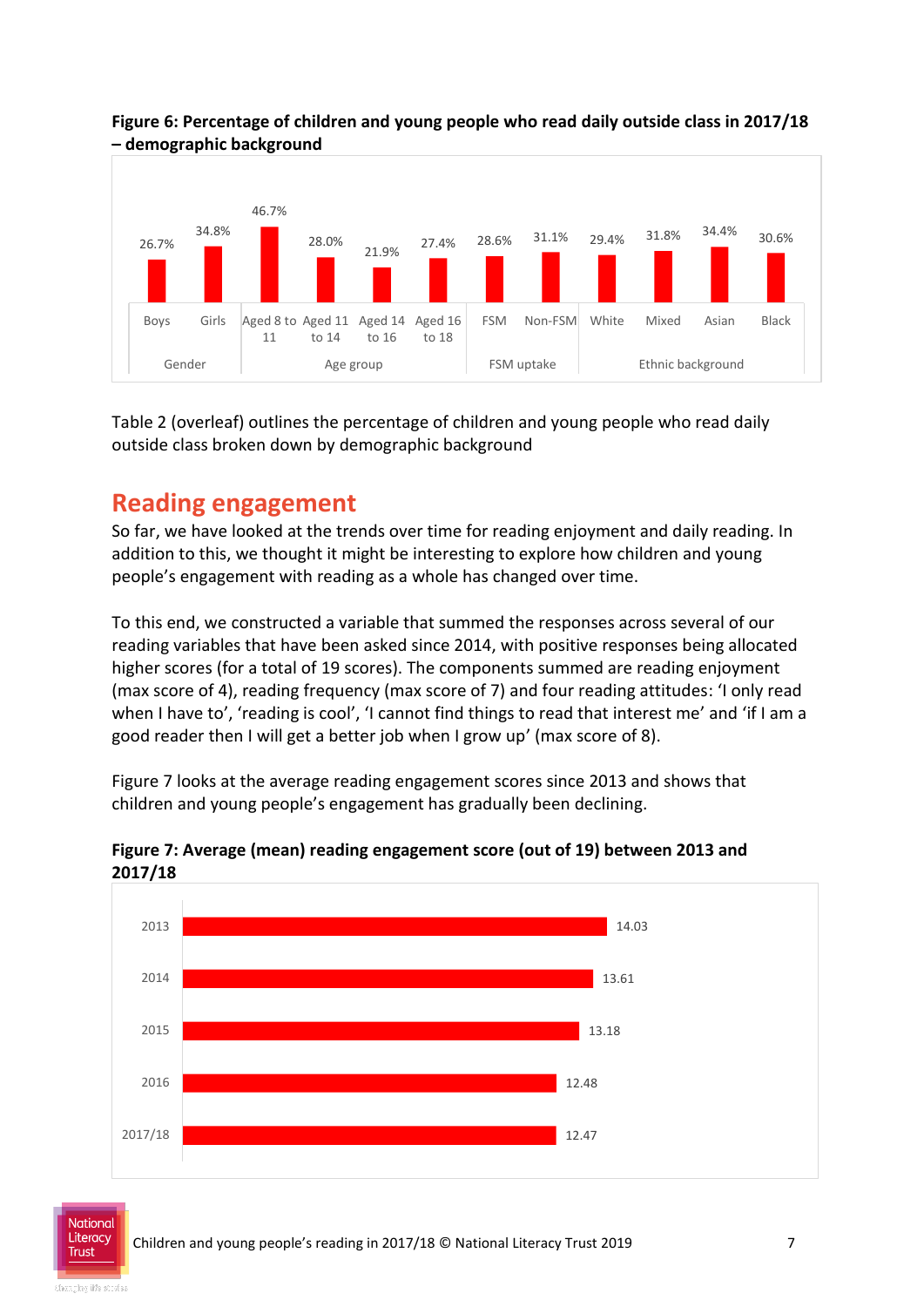|         | <b>Boys</b> | <b>Girls</b> | Aged 8 to<br>11 | Aged 11<br>to 14 | Aged 14<br>to 16 | <b>FSM</b> | Non-FSM | White | Mixed                    | Asian | <b>Black</b>             |
|---------|-------------|--------------|-----------------|------------------|------------------|------------|---------|-------|--------------------------|-------|--------------------------|
| 2005    | 35.0%       | 42.0%        | 40.5%           | 25.8%            | 21.4%            | 31.0%      | 39.0%   |       | $\overline{\phantom{a}}$ |       | $\overline{\phantom{a}}$ |
| 2010    | 24.1%       | 33.8%        | 40.9%           | 26.7%            | 21.7%            | 22.9%      | 30.2%   | 29.3% | 32.4%                    | 28.6% | 32.6%                    |
| 2011    | 26.3%       | 35.3%        | 42.9%           | 29.0%            | 22.9%            | 28.6%      | 31.2%   | 30.7% | 34.2%                    | 32.6% | 38.3%                    |
| 2012    | 24.3%       | 32.5%        | 37.6%           | 24.5%            | 20.3%            | 24.9%      | 29.0%   | 28.7% | 28.8%                    | 27.8% | 32.8%                    |
| 2013    | 28.2%       | 36.6%        | 40.7%           | 28.4%            | 24.6%            | 28.7%      | 32.8%   | 32.7% | 33.7%                    | 32.2% | 35.0%                    |
| 2014    | 35.8%       | 46.5%        | 45.9%           | 38.5%            | 38.2%            | 36.5%      | 42.1%   | 42.2% | 44.9%                    | 39.8% | 42.8%                    |
| 2015    | 36.0%       | 49.5%        | 45.5%           | 42.0%            | 42.4%            | 38.2%      | 44.0%   | 43.8% | 46.0%                    | 41.9% | 47.6%                    |
| 2016    | 27.5%       | 36.5%        | 46.3%           | 28.9%            | 22.6%            | 28.8%      | 32.0%   | 31.6% | 32.1%                    | 34.5% | 31.6%                    |
| 2017/18 | 26.7%       | 34.8%        | 46.7%           | 28.0%            | 21.9%            | 28.6%      | 31.1%   | 29.4% | 31.8%                    | 34.4% | 30.6%                    |

| Table 2: Percentage of children and young people who read daily in their free time by demographic breakdown between 2005 and 2017/18 |  |  |
|--------------------------------------------------------------------------------------------------------------------------------------|--|--|
|--------------------------------------------------------------------------------------------------------------------------------------|--|--|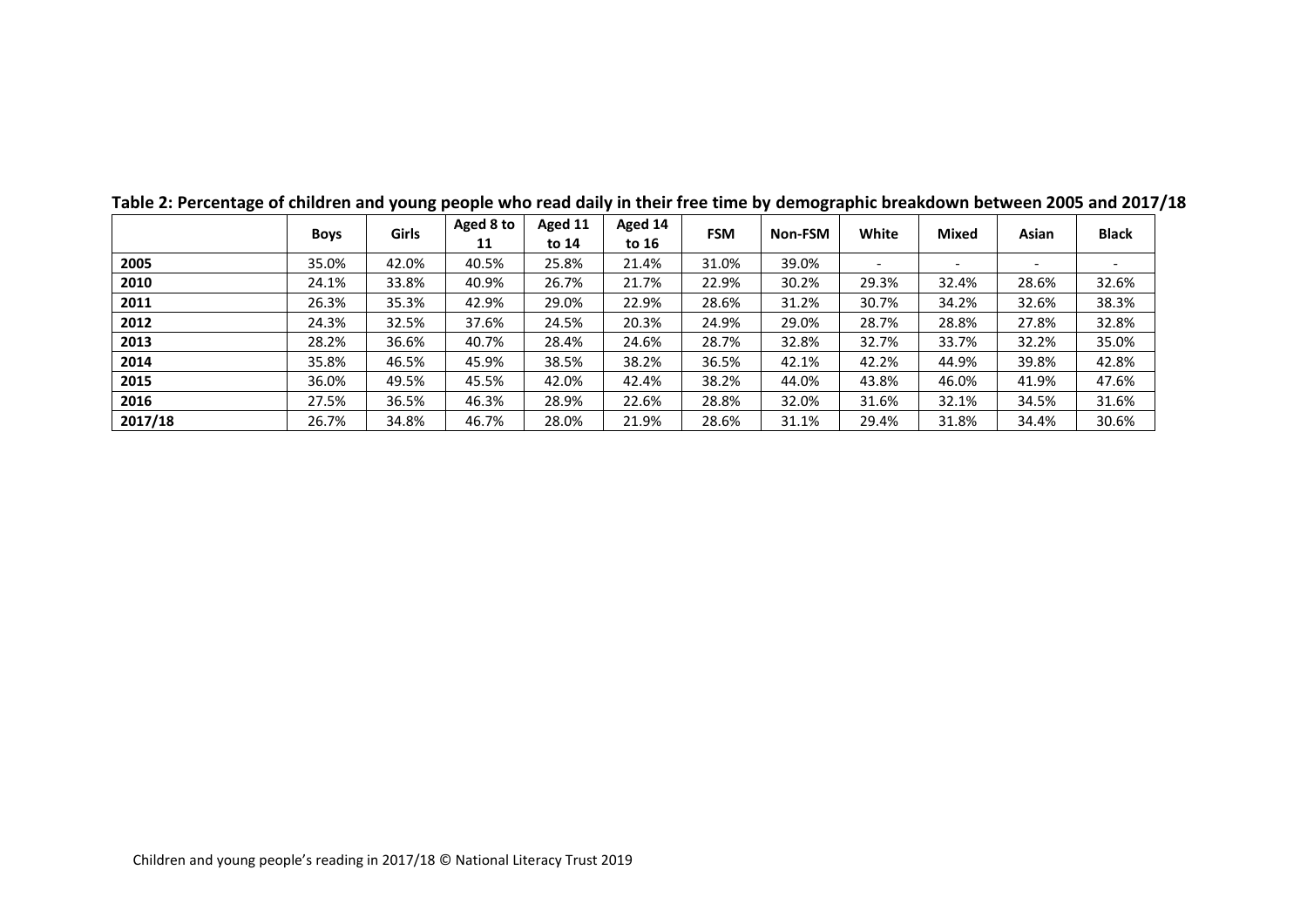# **Other findings for 2017/18**

#### **Formats being read**

In 2017/18 we changed the way we ask children and young people about the formats they read in their free time, which means that we will not be able to look at trends in this respect. However, we will now be able to track over time how many children read various formats either in print or digitally.

In 2017/18 we asked children and young people to indicate whether they read seven formats either in print or digitally. Figure 8 shows that poems, non-fiction, comics, magazines and fiction are still predominantly read in print format, though a sizeable percentage also read these formats digitally. By contrast, the news and song lyrics, in particular, are mostly read on-screen.

#### **Figure 8: Percentage of children and young people who read a variety of formats either in print or digitally outside class at least once a month in 2017/18**



Overall, children and young people are, on average, slightly more likely to read more formats in print than digitally (2.95 vs 2.12 formats).

We also asked about three formats that can only be read on-screen: websites, text messages and instant messages. As can be seen in Figure 9, most children and young people

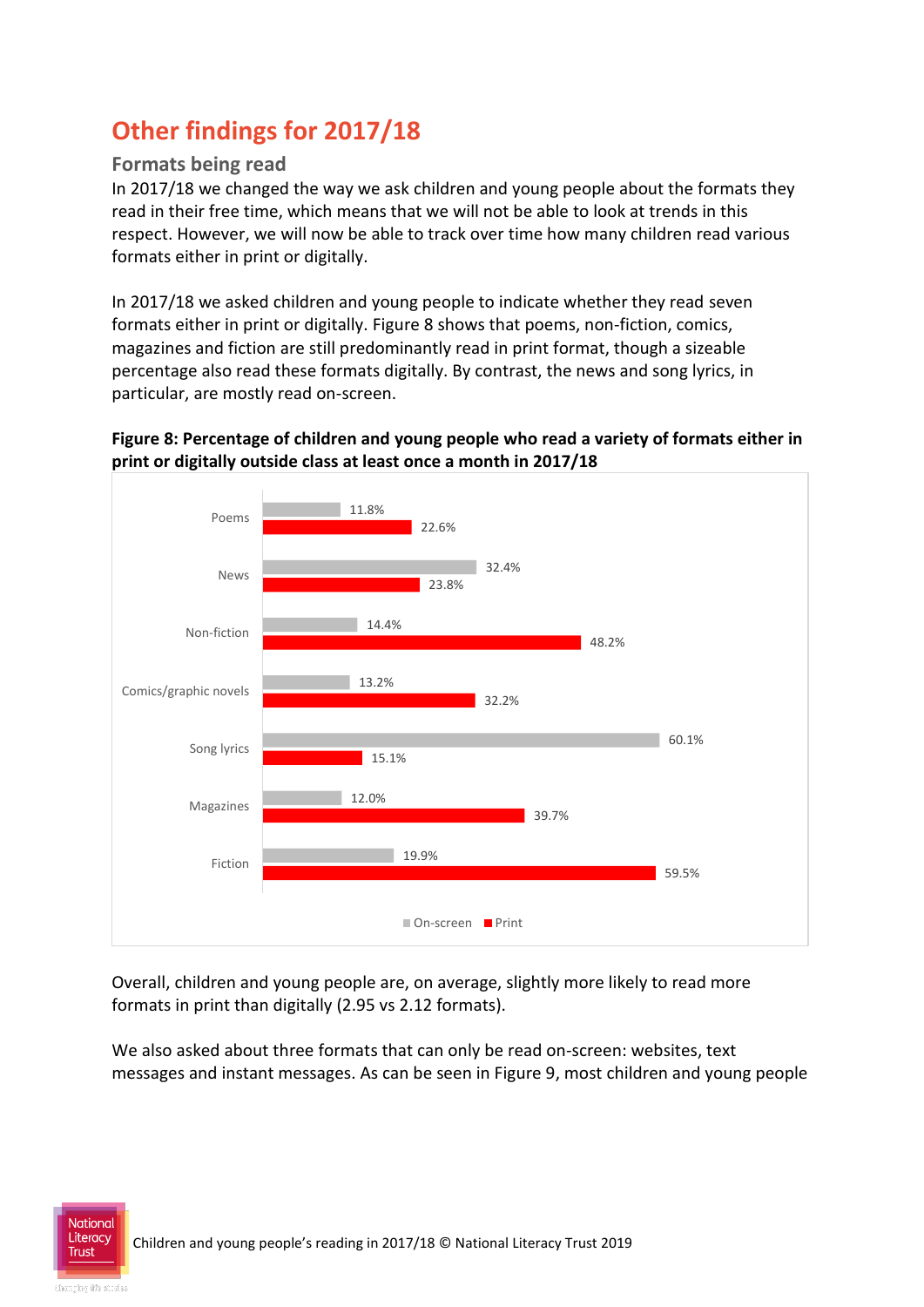said that they read text messages in their free time, followed by websites and instant messages.

**Figure 9: Percentage of children and young people who read a variety of online formats outside class at least once a month in 2017/18**



Table 3 (overleaf) outlines the percentage of children and young people who read various formats either in print or on screen broken down by demographic background.

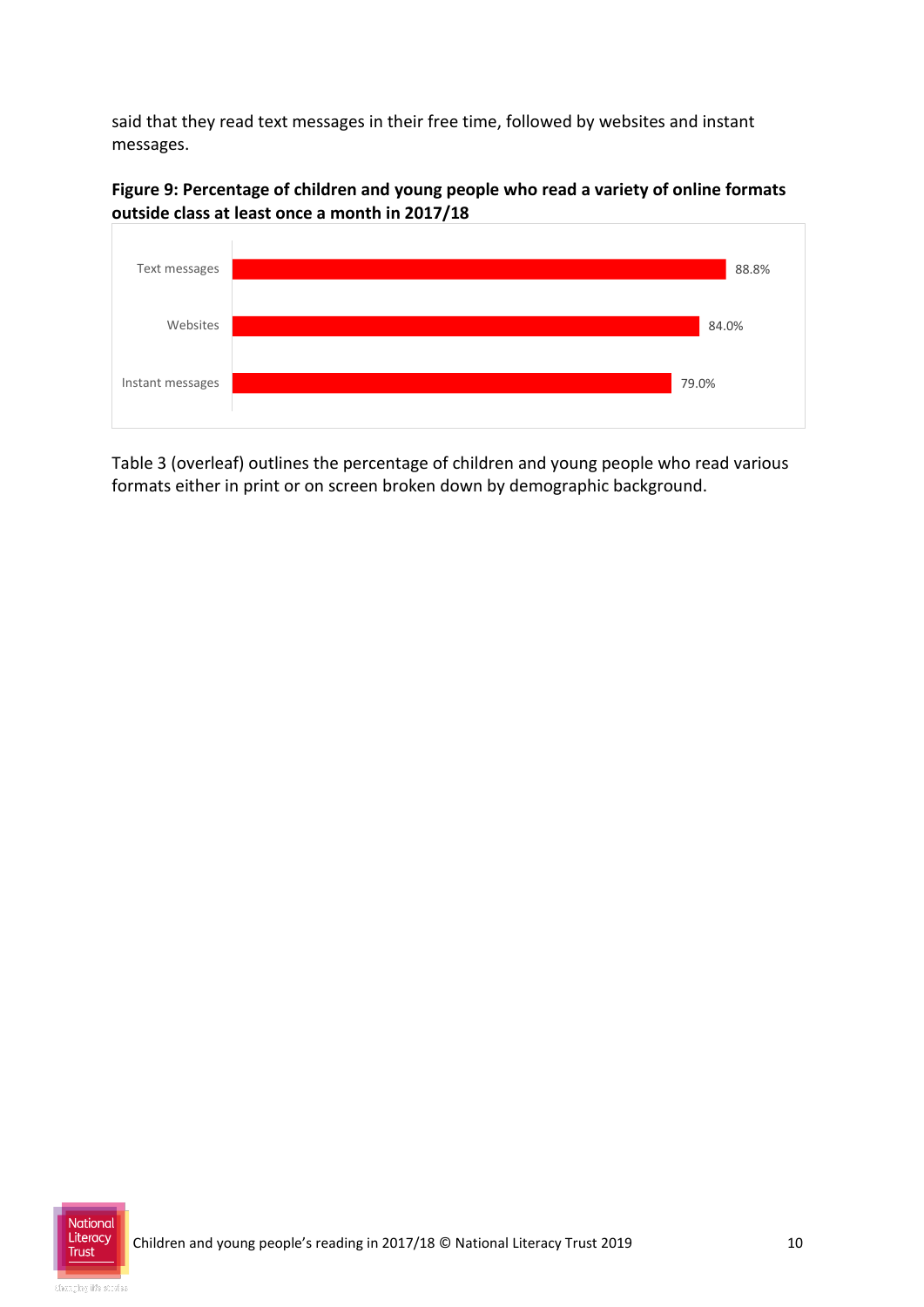|                             | <b>Boys</b> | <b>Girls</b> | Aged 8 to | Aged 11 | Aged 14 | Aged 16 | <b>FSM</b> | Non-FSM | White | Mixed | Asian | Black |
|-----------------------------|-------------|--------------|-----------|---------|---------|---------|------------|---------|-------|-------|-------|-------|
|                             |             |              | 11        | to 14   | to 16   | to 18   |            |         |       |       |       |       |
| <b>Poems - Screen</b>       | 8.7%        | 14.4%        | 17.5%     | 10.7%   | 9.1%    | 12.3%   | 14.2%      | 11.2%   | 9.3%  | 15.0% | 16.2% | 15.8% |
| Poems - Paper               | 17.2%       | 27.5%        | 37.0%     | 19.4%   | 18.1%   | 14.8%   | 24.8%      | 21.8%   | 18.4% | 26.6% | 30.8% | 28.0% |
| <b>News - Screen</b>        | 30.7%       | 34.3%        | 17.3%     | 32.1%   | 49.1%   | 71.8    | 26.6%      | 34.5%   | 32.1% | 35.4% | 39.0% | 34.0% |
| <b>News - Paper</b>         | 23.9%       | 23.8%        | 26.3%     | 23.2%   | 22.1%   | 27.9%   | 23.2%      | 24.1%   | 21.5% | 26.7% | 29.2% | 30.8% |
| <b>Non-fiction - Screen</b> | 14.4%       | 14.0%        | 15.4%     | 13.6%   | 15.4%   | 19.8%   | 15.9%      | 14.3%   | 12.5% | 17.4% | 18.1% | 18.0% |
| <b>Non-fiction - Paper</b>  | 48.5%       | 48.9%        | 60.1%     | 47.8    | 34.7%   | 41.1%   | 44.2%      | 48.7%   | 46.2% | 49.5% | 54.8% | 50.4% |
| <b>Comics - Screen</b>      | 16.7%       | 9.5%         | 12.6%     | 13.1%   | 14.9%   | 12.0%   | 15.7%      | 12.7%   | 10.9% | 15.9% | 16.9% | 19.0% |
| <b>Comics - Paper</b>       | 39.9%       | 25.5%        | 38.9%     | 33.1%   | 21.8%   | 12.7%   | 32.1%      | 32.0%   | 29.8% | 38.5% | 37.2% | 36.7% |
| Song lyrics - Screen        | 47.8%       | 71.9%        | 48.9%     | 62.1%   | 65.6%   | 66.8%   | 60.4%      | 60.9%   | 60.2% | 66.3% | 60.8% | 64.3% |
| Song lyrics - Paper         | 10.9%       | 18.6%        | 21.3%     | 14.6%   | 9.5%    | 8.1%    | 15.8%      | 14.7%   | 14.6% | 17.2% | 13.1% | 17.0% |
| <b>Magazines - Screen</b>   | 10.2%       | 13.4%        | 8.7%      | 11.2%   | 18.4%   | 24.9%   | 12.4%      | 12.1%   | 11.5% | 13.1% | 12.2% | 16.3% |
| <b>Magazines - Paper</b>    | 34.8%       | 45.6%        | 45.2%     | 40.4%   | 30.2%   | 28.2%   | 36.7%      | 39.9%   | 41.3% | 41.2% | 36.8% | 37.0% |
| <b>Fiction - Screen</b>     | 16.7%       | 22.5%        | 18.6%     | 19.5%   | 22.7%   | 26.0%   | 22.0%      | 19.7%   | 17.9% | 23.3% | 23.2% | 24.5% |
| <b>Fiction - Paper</b>      | 54.9%       | 65.2%        | 68.2%     | 60.7%   | 44.5%   | 45.2%   | 52.7%      | 60.7%   | 58.1% | 61.4% | 66.7% | 60.6% |
| Websites                    | 82.4%       | 86.2%        | 68.0%     | 86.5%   | 93.0%   | 96.0%   | 79.9%      | 86.1%   | 85.1% | 86.7% | 86.7% | 85.0% |
| <b>Text messages</b>        | 86.3%       | 91.4%        | 63.2%     | 94.2%   | 96.2%   | 97.1%   | 84.4%      | 90.8%   | 91.5% | 90.7% | 84.5% | 89.2% |
| Instant messages            | 76.3%       | 81.7%        | 43.4%     | 84.8%   | 93.4%   | 96.1%   | 75.2%      | 81.2%   | 81.5% | 82.3% | 75.4% | 82.1% |

**Table 3: Percentage of children and young people who read various formats on screen or in print by demographic breakdown in 2017/18**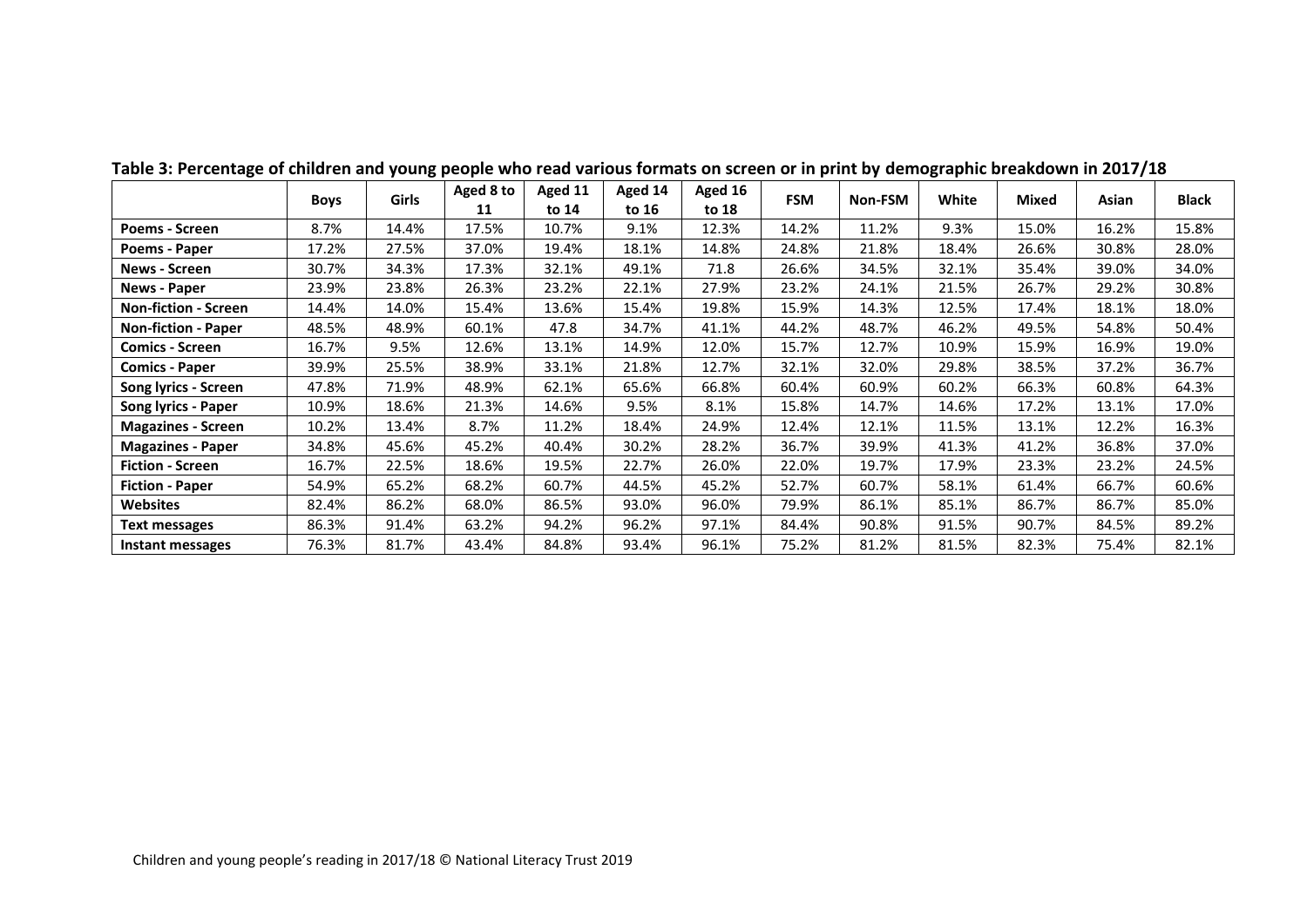#### **Reading attitudes**

We also asked children and young people whether they agree or disagree with several statements that explored their attitudes towards reading, which were subdivided into five components:

- **Future orientation:** contains two items that explore children and young people's view of the value of reading for their future in terms of their learning as well job opportunities
- **Interest:** contains three items that assess the extent to which children and young people feel able to find reading materials that align with their interests and motivations
- **Perseverance:** made up of one item that explores children and young people's commitment to reading even when they struggle
- **Cultural relevance:** contains one item that looks at the cultural norm around reading
- **Self-efficacy:** contains two items that explore the degree to which children and young people believe that they can improve their reading and whether they think that reading is difficult

Figure 10 shows that children and young people generally thought positively about reading in 2017/18. For example, 4 in 5 (83.0%) agreed that reading will help them learn more and 1 in 2 (54.1%) agreed that there are lots of things they want to read. However, only 2 in 5 (41.1%) agreed that reading is cool, and a sizeable percentage agreed that they cannot find things to read that interest them (33.7%) or that they read only when they have to (30.0%).



**Figure 10: Percentage agreement with reading attitude statements in 2017/2018**

National **Trust**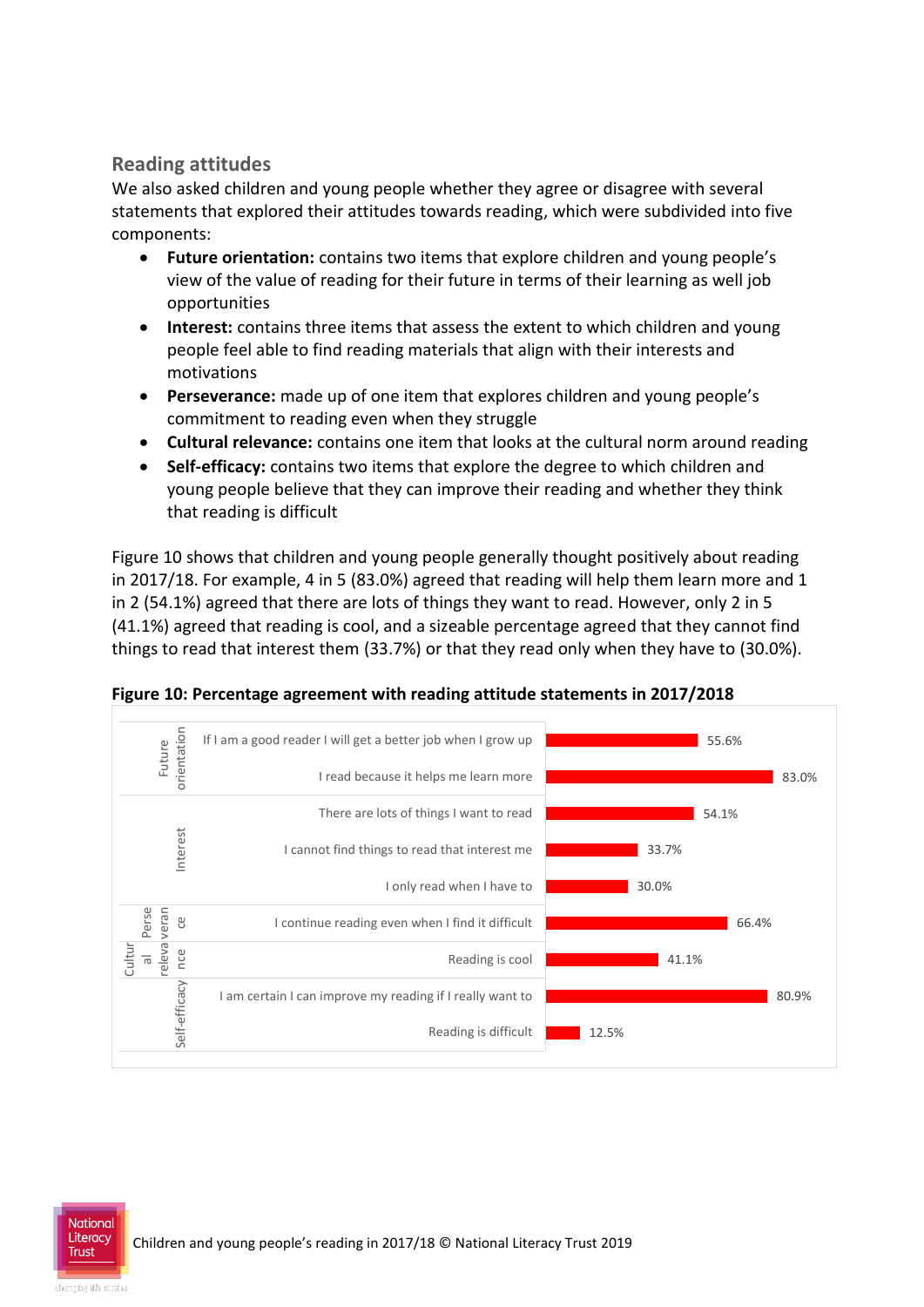Figure 11 (overleaf) compares the percentage of children and young people who have agreed with four attitudinal statements about reading since 2013. It shows that, with the exception of responses in 2016, attitudes towards reading have remained relatively stable.

Table 4 (also overleaf) outlines the percentage of children and young people who have agreed with all attitudinal statements asked in 2017/2018 broken down by demographic background.

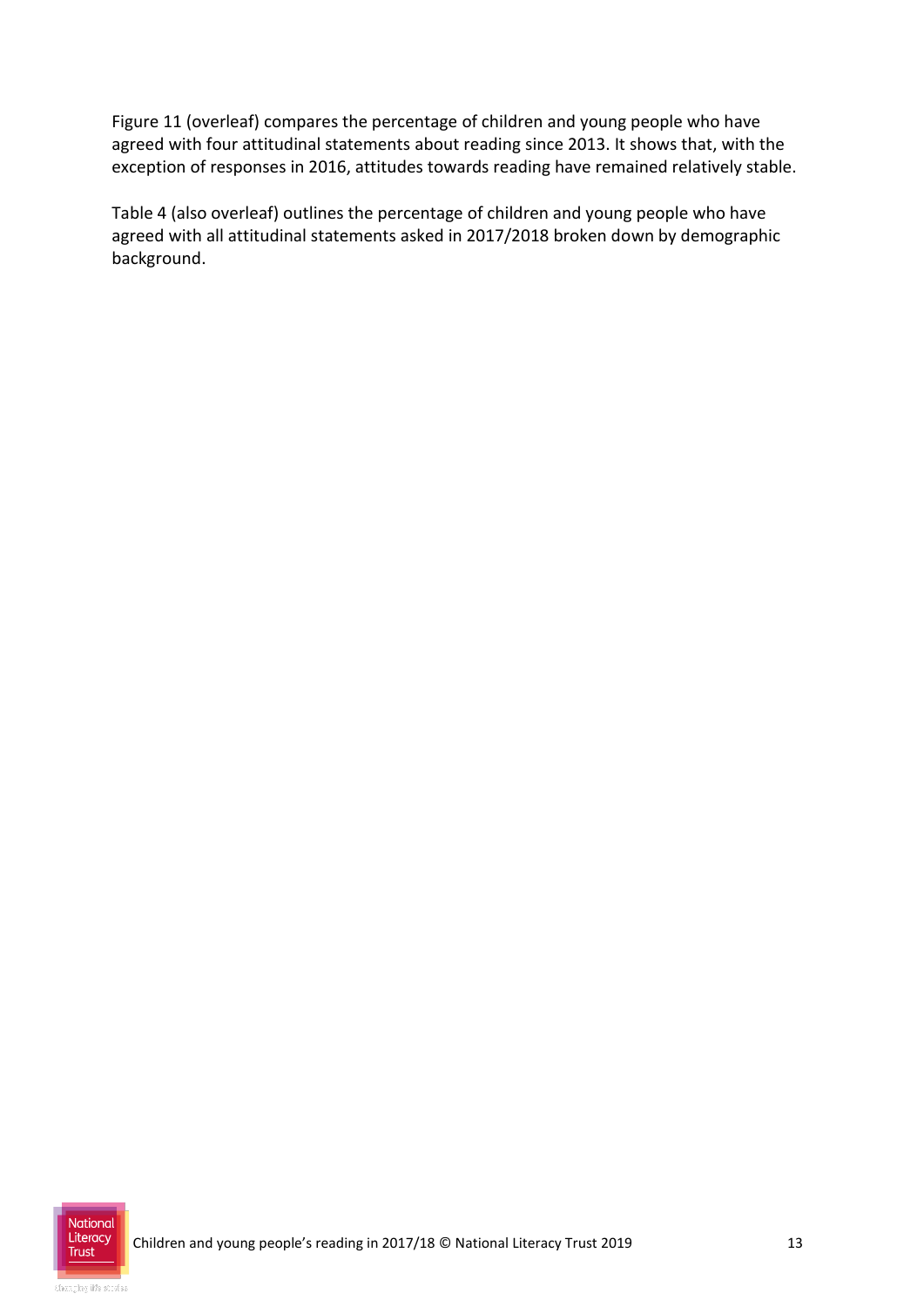

#### **Figure 11: Percentage agreement to four attitudinal statements about reading between 2013 and 2017/18**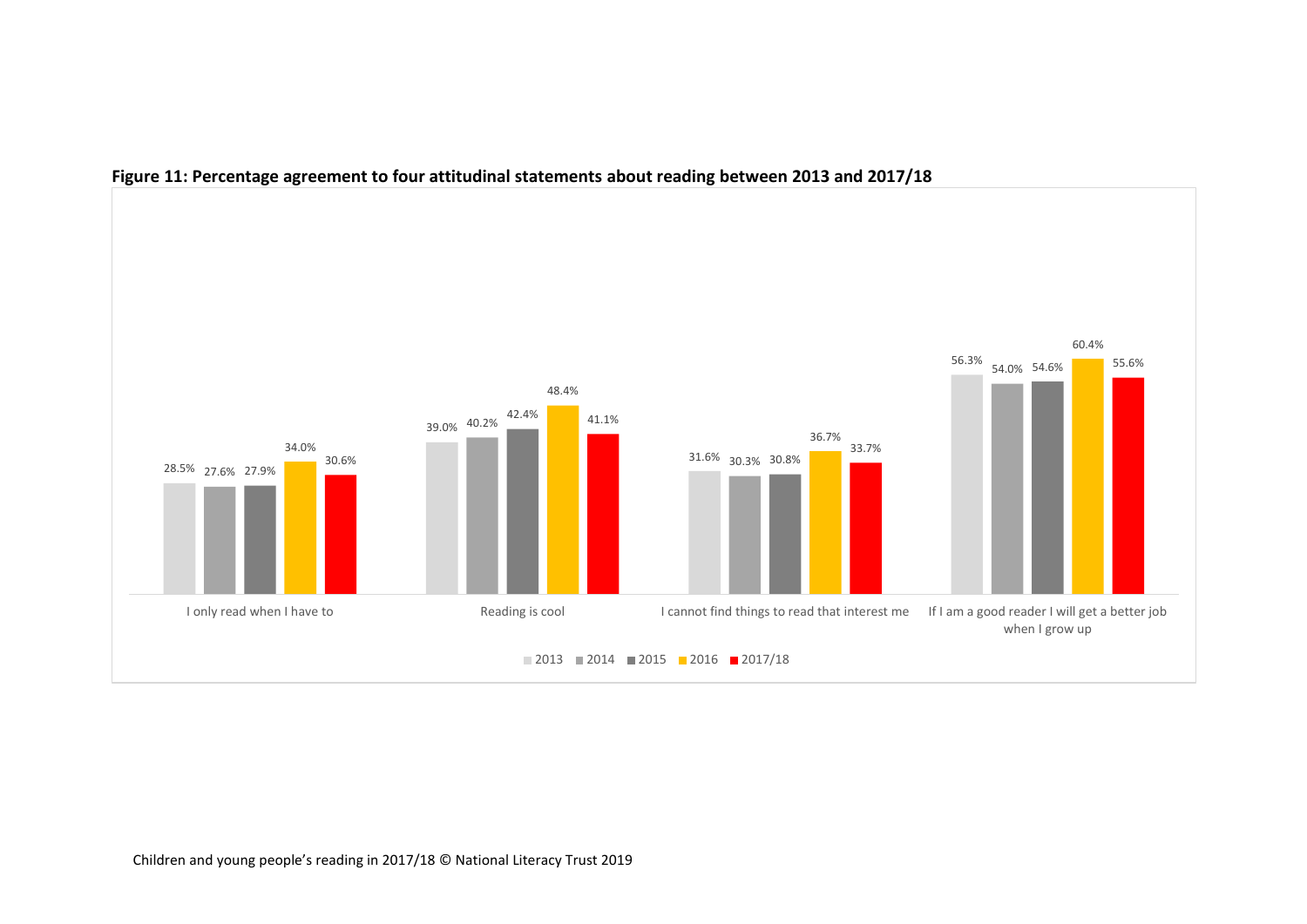|                                                     | <b>Boys</b> | <b>Girls</b> | Aged 8 to<br>11 | Aged 11<br>to 14 | Aged 14<br>to 16 | Aged 16<br>to 18 | <b>FSM</b> | Non-FSM | White | <b>Mixed</b> | Asian | <b>Black</b> |
|-----------------------------------------------------|-------------|--------------|-----------------|------------------|------------------|------------------|------------|---------|-------|--------------|-------|--------------|
| If I am a good reader, I                            |             |              |                 |                  |                  |                  |            |         |       |              |       |              |
| will get a better job<br>when I grow up             | 57.1%       | 55.0%        | 67.4%           | 54.7%            | 44.9%            | 43.0%            | 59.9%      | 55.1%   | 54.6% | 55.2%        | 58.8% | 58.7%        |
| I read because it helps                             | 81.0%       | 86.3%        | 91.8%           | 81.7%            | 76.7%            | 80.4%            | 83.0%      | 83.3%   | 82.2% | 84.3%        | 86.9% | 86.4%        |
| me learn more                                       |             |              |                 |                  |                  |                  |            |         |       |              |       |              |
| There are lots of things I<br>want to read          | 49.6%       | 59.1%        | 75.8%           | 50.1%            | 42.6%            | 54.4%            | 55.7%      | 53.7%   | 50.6% | 55.6%        | 64.8% | 60.4%        |
| I cannot find things to<br>read that interest me    | 35.3%       | 31.4%        | 24.5%           | 35.4%            | 39.6%            | 27.5%            | 38.0%      | 33.1%   | 34.8% | 34.1%        | 28.2% | 31.6%        |
| I only read when I have<br>to                       | 34.4%       | 25.1%        | 24.2%           | 30.0%            | 37.7%            | 31.2%            | 35.2%      | 29.1%   | 30.8% | 29.4%        | 24.5% | 28.4%        |
| I continue reading even<br>when I find it difficult | 65.5%       | 68.4%        | 77.8%           | 65.2%            | 57.2%            | 58.3%            | 66.8%      | 66.5%   | 66.4% | 67.0%        | 68.0% | 68.0%        |
| Reading is cool                                     | 37.6%       | 45.8%        | 70.7%           | 36.2%            | 26.0%            | 37.5%            | 44.8%      | 40.4%   | 37.2% | 42.3%        | 52.2% | 47.8%        |
| I am certain I can                                  |             |              |                 |                  |                  |                  |            |         |       |              |       |              |
| improve my reading if I                             | 79.3%       | 83.9%        | 83.7%           | 80.8%            | 78.2%            | 76.2%            | 80.5%      | 81.6%   | 80.4% | 81.6%        | 84.9% | 85.2%        |
| really want to                                      |             |              |                 |                  |                  |                  |            |         |       |              |       |              |
| <b>Reading is difficult</b>                         | 13.2%       | 11.4%        | 14.5%           | 12.3%            | 11.1%            | 8.6%             | 18.1%      | 11.2%   | 12.8% | 11.6%        | 8.5%  | 10.3%        |

**Table 4: Percentage agreement with attitudinal statements in 2017/18 by demographic background**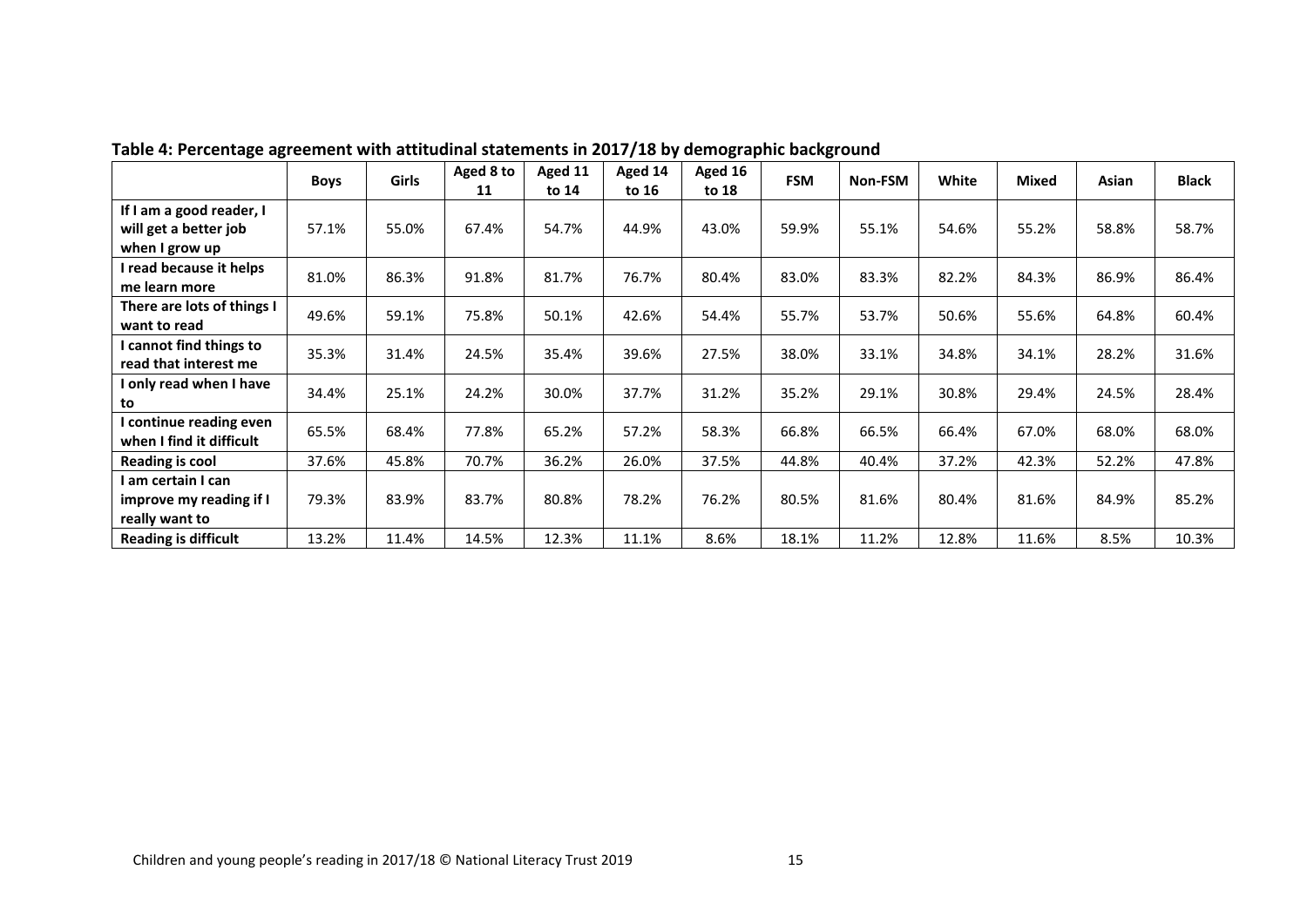### **Link to reading skill**

In 2017/18 we had reading skill data for 1,098 pupils aged 11 to 15, which allowed us to explore the link between reading enjoyment, reading frequency and reading skill. Schools measured reading skill using different assessments, and we therefore categorised pupils into three groups depending on whether or not they were reading at the level expected for their age: reading below expected level (13.2%), reading at expected level (75.5%) and reading above expected level (11.3%).

Table 5 shows that children and young people who enjoy reading are five times more likely to read above the level expected for their age compared with their peers who don't enjoy reading. Indeed, those who don't enjoy reading are nearly 12 times more likely to read below the level expected for their age compared with those who enjoy reading.

#### **Table 5: Reading skill by whether or not children and young people enjoy reading**

|                     | <b>Below expected</b><br>level | At expected<br>level | Above expected<br>level |
|---------------------|--------------------------------|----------------------|-------------------------|
| Enjoy reading       | 2.4%                           | 80.7%                | 17.0%                   |
| Don't enjoy reading | 28.1%                          | 68.4%                | 3.5%                    |

It is not only enjoyment that is linked to reading skill, so is reading frequency. As Table 6 shows, children and young people who read daily in their free time are four times more likely to read above the expected level for their age compared with their peers who don't read daily, who, in turn, are nearly seven times more likely to read below the expected level.

#### **Table 6: Reading skill by whether or not children and young people read daily**

|                  | <b>Below expected</b><br>level | At expected<br>level | Above expected<br>level |
|------------------|--------------------------------|----------------------|-------------------------|
| Read daily       | 2.7%                           | 75.0%                | 22.3%                   |
| Don't read daily | 18.5%                          | 75.8%                | 5.7%                    |

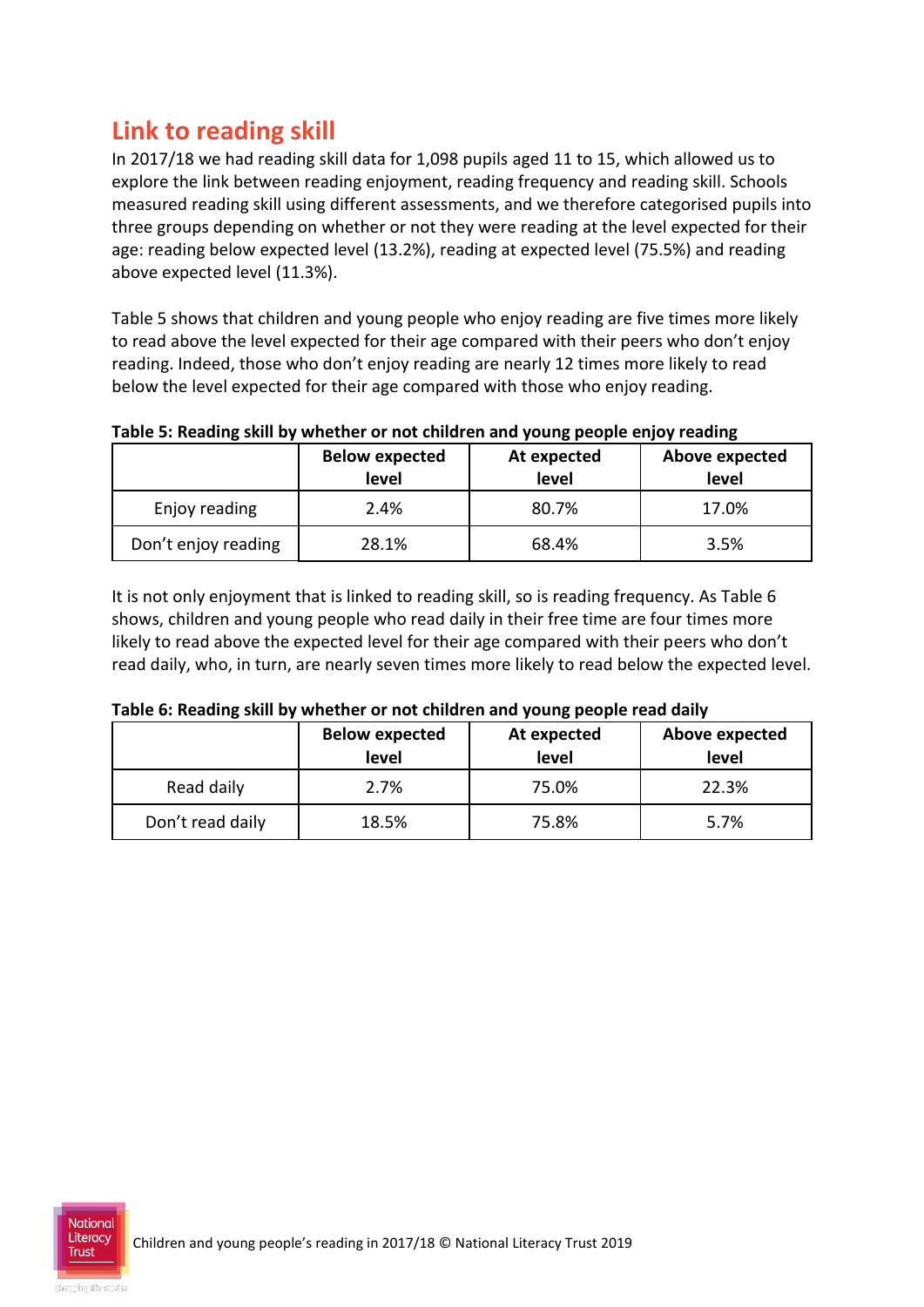### **To sum up**

In 2016 we reported the highest level of reading enjoyment since we began asking children about it in 2005. However, over the same time period, the number of children and young people who read daily in their free time had dropped quite significantly and we wondered whether 2016 was an anomaly or whether the two previous years, for one reason or another, were the odd ones out.

Our 2017/2018 data now show that 2016 had indeed been an odd year. Levels of reading enjoyment decreased in the last year and we can now say with some certainty that the decline in daily reading level is an enduring one. This decline is also reflected in children and young people's reading engagement. At the same time, reading attitudes have remained relatively stable – with the exception of 2016, where attitudes were at their highest level.

In 2017/18, gaps in children and young people's reading enjoyment, frequency and attitudes continue to exist across gender and age, with girls and younger children reporting more positive reading behaviours and habits.

The relationship between children and young people's reading enjoyment, frequency and skill continues to be positive, further supporting the fundamental elements of many of the National Literacy Trust's programmes, training, policy work and campaigns.

Looking to the future, we have adapted our Annual Literacy Survey to ensure that we can track the ways in which our rapidly changing, digital world is interacting with children and young people's literacy lives.